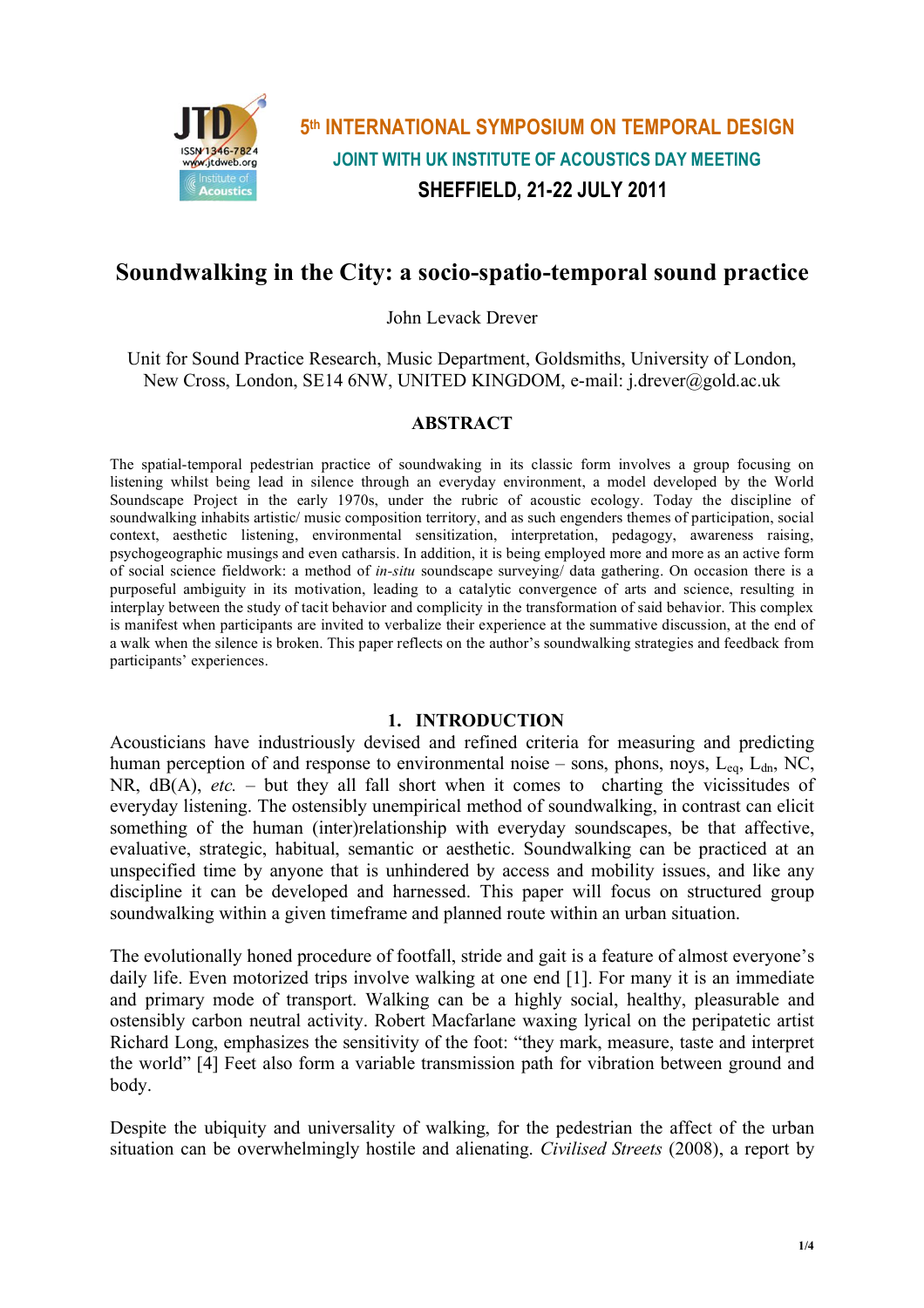CABE written in response to the UK Government's *Manual for Streets* (2007), which emphasized the value of streets in prioritizing urban design from car to pedestrian, reiterates:

"The fact remains that most of our streets are not civilised, enjoyable places to be. They are mainly noisy, polluted, hazardous and unpleasant – with serious social and environmental problems the result." [2]

Such is the context for the urban soundwalk, and it is on the human scale of the pedestrian on the street, cemetery, recreation grounds, urban square, allotments, shopping mall, etc.. adopting a heightened perspective of listening, that the soundwalk enters and engages.

## **2. THE PROCEDURES**

Taking into account practical issues that tend to influence a walk (timescale, starting and end points, abilities of the walkers, participants' agendas, weather, etc.) there remains abiding effective protocol that were established by the World Soundscape Project led by R. Murray Schafer in the early 1970s (for a detailed historical account of soundwalking see Drever 2009 [3]). Once the group has assembled the walk leader sets the scene and prepares the walkers. This could include a discussion on listening methods, anticipation of what will be encountered considering the geography and timing, and a reminder of health and safety issues in particular related to traffic (the walkers are encourage to reflect on tacit sensory behavior but this can in turn make them vulnerable to the dangers of the street). It is important to establish a trustworthy contract between the group and the leader. Next, the group is invite to adopt a number of rules: no talking for the duration of the walk; mobiles phone turned off; no recording of the walk (audio or visual); walk in a single line following the leader. Whilst the first three rules are common practice for a classical music concert going audience, the final rule impedes the individual walker from adverse crowding effects. Schafer explains:

"… a good rule is to spread out the participants so that each is just out of earshot of the footsteps of the person in front. By listening constantly for the footsteps of the person ahead, the ears are kept alert; but at the same time a privacy for reflection is afforded." [6]

There can be are moments of crowding at street crossings, but the group can quickly spread out again, concertina-like. Every time I lead a group I am acutely aware of the walker immediately behind me – footsteps can provide an eloquent reference tool akin to a geologist's rock hammer. Walking is kept at an unusually (for most) slow pace. For example if a walk travels on an escalator, the group would travel at the given speed. The slow pace appears to help shift habitual listening practices, and allows people to simply take their time. Slow walking and contemplation come hand in hand, and the walkers must remind themselves if there are becoming too introspective in their listening.

The nature of the attentive group (i.e. more than one) experience again links back to a ritualistic music performance experience, which can engender a heightened listening experience. The group also provides support for one another, helping maintain the discipline of focused listening. The role of the leader here is fundamental, taking on all the daily concerns of timekeeping and navigation, leaving the walkers the erstwhile unprecedented luxury of focusing on listening – a faculty that is on tap, but due to everyday pressures is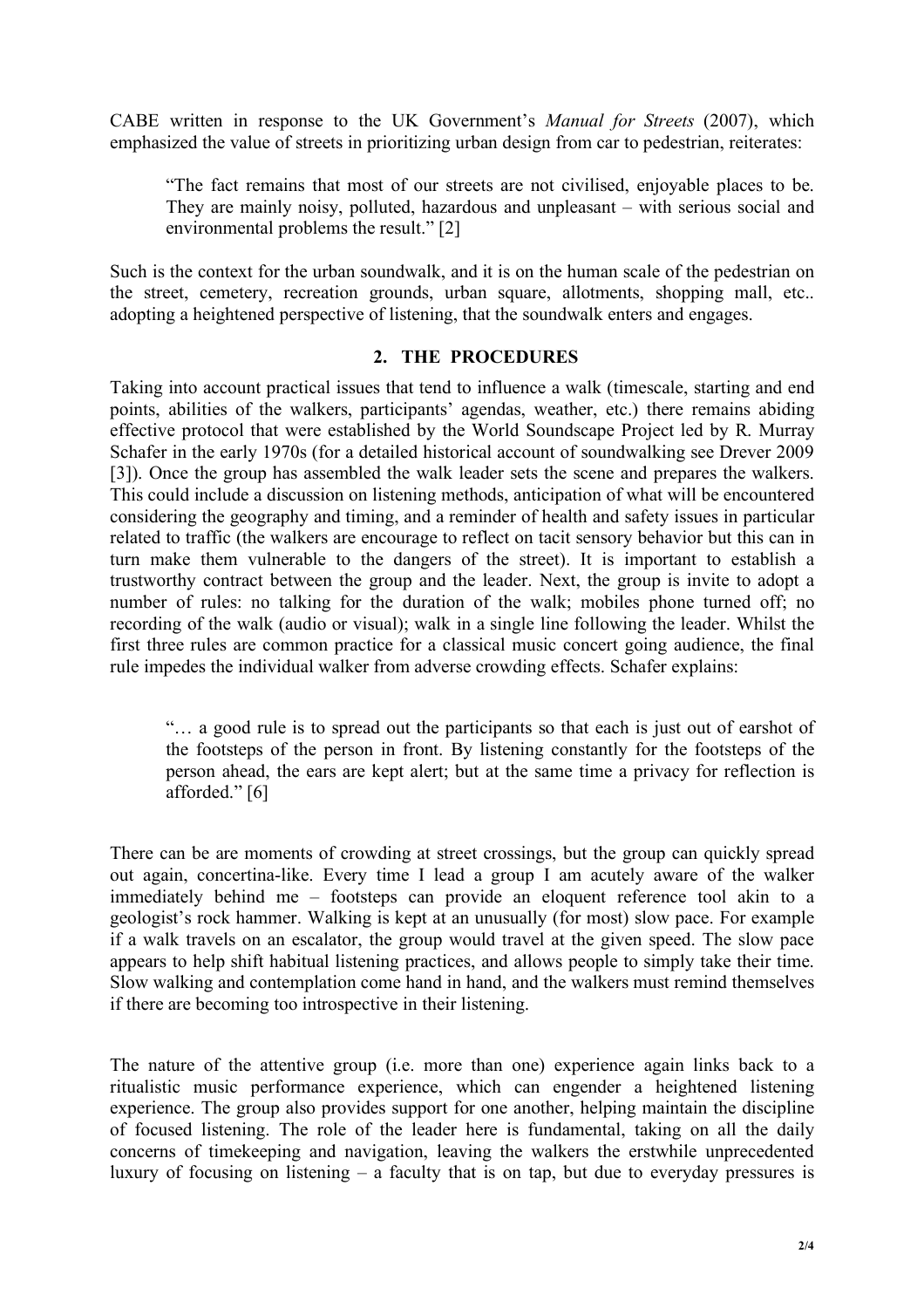seldom exercised for any significant duration. There is of course a strong performance aspect to a group of silent people walking down a street slowly in a crocodile pattern, which can be regarded as advantageous or problematic – a transparent soundwalk is less likely to transform its surroundings. Moreover in many inner-city zones there are legal restrictions for group activities.

At carefully chosen points the group may stop momentarily to regroup and to listing statically. The silence is broken at the end of the walk, whilst the group is still *in situ*, and participants are encouraged to openly share their experiences, thoughts and concerns.

## **3. THE ROUTE**

The route, planned in advance, forms a veritable open musical score, and may encompass public, domestic and privatized space (i.e. shopping mall) accessible and traversable by pedestrians without compromising the safety of the participants, and adversely encroaching on residents' privacy.

Through movement the vicissitudes of the spatial-temporal urban acoustic can be played with. A sound source such as a building, initially encountered as a plane source can be experience from difference locations, shifting from plane to line to point source and back again. A discrete point source such as an alarm can be augmented as it rebounds throughout the canyons of the city to produce a feeling of envelopment. Erstwhile overlooked uncanny antiphonal moments of auditory serendipity are brought to our consciousness, through the convergence of spatially differentiated points, lines and planes, cohering simultaneous and successive relationships of rhythm, melody and harmony. Transitions from narrow reverberant streets, enclosed by parallel glass façades to free field open space, may provide relative moments of tranquility and respite.

The route may seek out "sound-conscious urban design" [5], most infamously articulated by the mandatory water feature. Equally, to be literally exposed to the imposition of governmental standards on noise control, or stimulated by the cognitively manipulative world of the corporate soundscape. The walk may even probe at the role of sound in the make up and dovetailing of *genius loci* – provoking issues of identity and rootedness, as the group traverses neighboring zones of otherness: ethnicity, class, religion, and so on.

## **4. SOME RESPONSES**

The concluding discussions demonstrate the detailed listening that has been practice. When participants have known the territory, they have often found the walk has provided a new sense of discovery and surprise:

- A euphoric participant talked from an hedonic perspective of the perfect cinematic-like surround-sound composition that had been opened up to him.
- Another bemoaned the onslaught of the noise of the city, as the exercise had engendered a process of sensitization even hyperacusis. The city had got louder and louder as the walk had progressed.